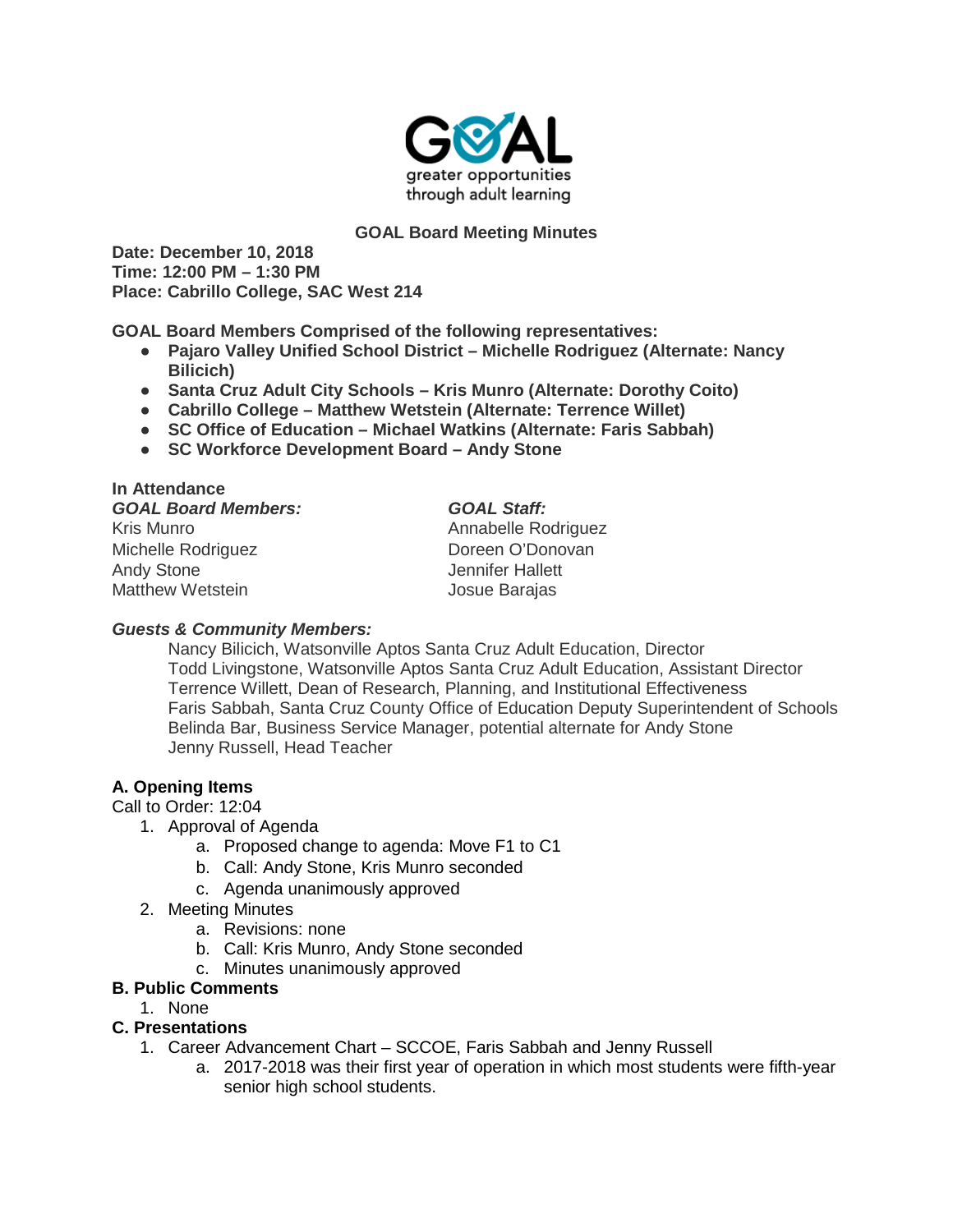- b. Five current locations within Santa Cruz County including Sequoia High School, Cabrillo College, Encinal Facility, and jail facilities.
- c. Most courses are self-paced study and students may use work hours for elective credits.
- d. Reviewed results of enrollment and completion for 17-18.
- e. Plans for 18-19 year include, Ged testing, Hi-SAT testing, childcare, further coordination with Sueños, high school diploma services, and a new program for parolees.
- f. Leadership site council class meets once a week and have presented to the county board. This group is concerned with student hunger and childcare.

# **D. Action Items**

- 1. 3 Year Plan Strategic Facilitator
	- a. Due June 7, 2019
	- b. Director proposed hiring trained facilitator to keep us on track, since we have such a tight timeline.
	- c. Has a few candidates in line for this position.
	- d. This facilitator would gather materials, conduct surveys, community outreach, and focus the group while we finalize our three-year plan.
	- e. Cabrillo will cover the cost in in-kind services.
	- f. Asking for the director to have free reign in negotiating un to \$20,000
	- g. Call: Andy Stone, and Matthew Wetstein seconded
	- h. Action unanimously approved
	- i. Self-Assessments are due to the director by January 15, 2019. These assessments are to be done individually and preferably through the document that will be sent out to the board before December 21, 2018.
- 2. Creation of an Ad Hoc Committee
	- a. Support of collaboration for the three-year plan
	- b. Names submitted through email to the director
	- c. Action: approve director to create ad hoc committee
	- d. Call: Michelle Rodriguez, Matthew Wetstein second
	- e. Unanimously approved

# **E. Member Reports**

- 1. Cabrillo College
	- a. Meeting between Cabrillo and adult school ESL teachers, ESL department adopting CASAS program
	- b. Outreach has been having success with several interested signups at Watsonville farmers market
	- c. Strategically re-introducing paper-based application for noncredit courses for adult learners whom applying through CCCApply would be a barrier and obstacle for enrollment
- 2. Watsonville/Aptos/Santa Cruz Adult Education PVUSD
	- a. 90's anniversary gathering with congressman Panetta
	- b. Community advisory committee, Feb 20, 2019. Public gives feedback that directly impacts program development
- 3. Director's Report
	- a. State email in delay in payment, PVUSD had to transfer money from another account in order to make payroll for instructors. Delay in schedule creates burden for member institutions.
	- b. 17-18 Expenditure Reports have been submitted and been reviewed by the Consortia Director.